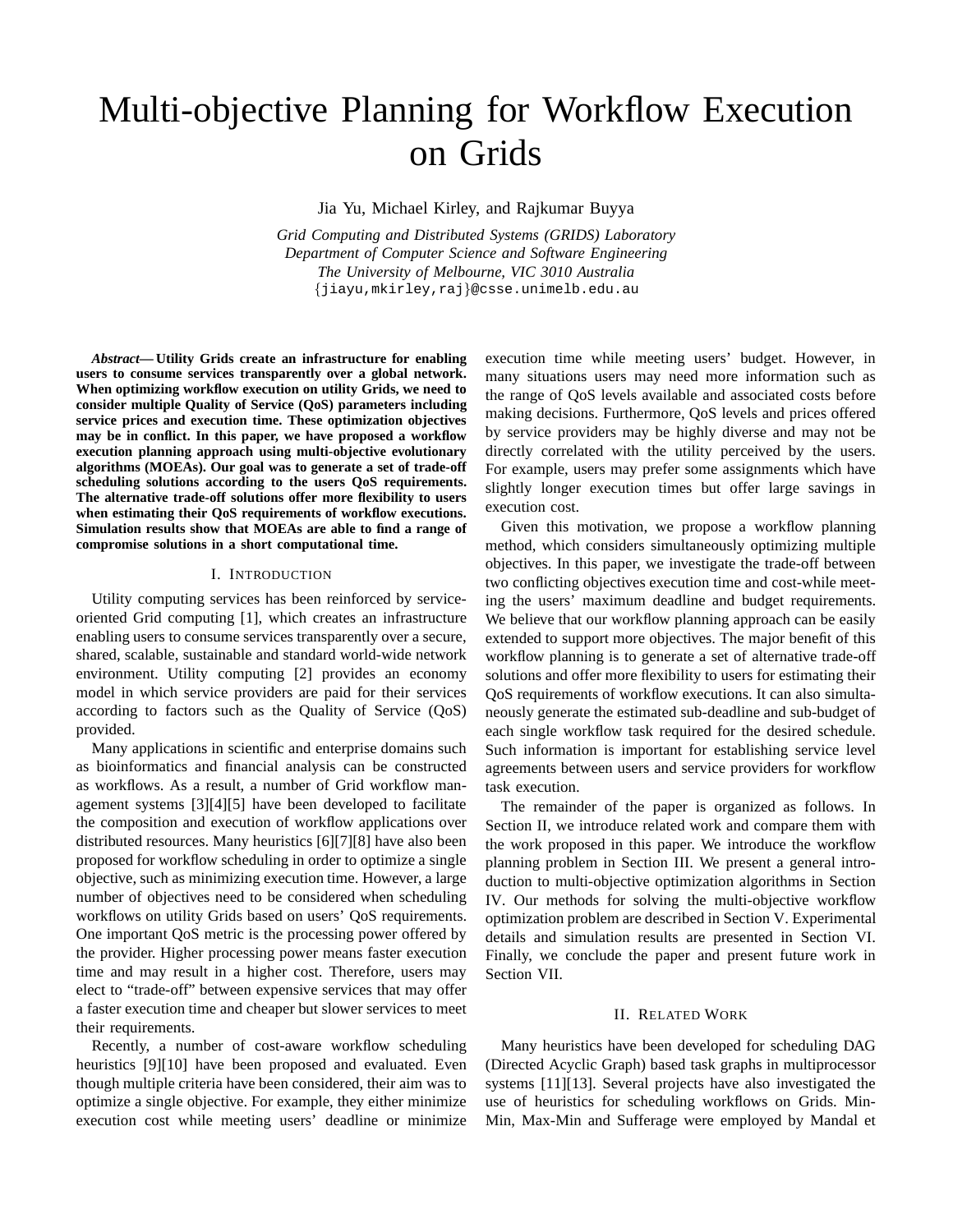al [6] to schedule bio-imaging applications. Genetic algorithms and HEFT (Heterogeneous Earliest Finish Time) have been extended by the ASKALON project [7][14] to schedule scientific applications in Grid environments. More recently, Singh et al [15] incorporated GA with Min-Min heuristics to optimize execution costs of provisioning resources for application execution.

In addition, several heuristics have been proposed to address scheduling problems based on users' specified QoS constraints such as budget and deadline. Tsiakkouri et al [10] developed scheduling approaches to adjust a schedule generated by a time optimized heuristic and a cost optimized heuristic to meet users' budget constraints respectively. GRIA (Grid Resources for Industrial Applications) [24] provides various resource allocation strategies for workflow execution based on QoS requirements. In our previous work [9], we have developed algorithms based on the genetic algorithms to minimize either execution cost or time.

The work in this paper is distinct from the related work because it simultaneously optimizes multiple objectives of workflow execution according to users QoS constraints and is capable of generating a set of alternative trade-off solutions for users' further decisions.

## III. WORKFLOW PLANNING PROBLEM

Workflow execution planning is carried out prior to workflow execution. It aims to investigate users execution requirements and generate possible execution schedules. Below, we give the formulation of the execution optimization problem during the planning stage.

We model a workflow application as a DAG. Let  $\Gamma$  be the finite set of tasks  $T_i(1 \leq i \leq n)$ . Let  $\Lambda$  be the set of directed arcs of the form  $(T_i, T_j)$  where  $T_i$  is called a parent task of  $T_j$ , and  $T_j$  the child task of  $T_i$ . Associated with each directed arc is a dataflow in which the output of the parent is required as input data by the child. We assume that a child task cannot be executed until all of its parent tasks have been completed. Then, the workflow application can be described as a tuple  $\Omega(\Gamma,\Lambda).$ 

Let  $m$  be the number of services available. There is a set of services  $S_i^j (1 \leq i \leq n, 1 \leq j \leq m_i, m_i \leq j$  $(m)$ , capable of executing the task  $T_i$ . Services have varied processing capability delivered at different prices. We denote that  $time(T_i)$  is the completion time of  $T_i$  and  $cost(T_i)$  the input data transmission cost and service cost for processing  $T_i$ . The execution optimization problem is to generate solution  $I$ , which maps every  $T_i$  onto a suitable  $S_i^j$  to achieve the multiobjective below:

Minimize 
$$
Time(I) = \max_{T_i \in \Gamma} time(T_i)
$$
 (1)

Minimize 
$$
Cost(I) = \sum_{T_i \in \Gamma} cost(T_i)
$$
 (2)  
subject to  $Cost(I) < B$   
 $Time(I) < D$ 

where  $B$  is the cost constraint (budget) and  $D$  is the time constraint (deadline) required by users for workflow execution.

## IV. MULTI-OBJECTIVE OPTIMIZATION

We formalized the workflow planning problem as a multiobjective optimization problem [19] in which a group of conflicting objectives are simultaneously optimized. As given in Equation 1 and 2, there are two conflicting objectives: minimize execution time and minimize execution cost. In such problems, there is no single optimal solution but rather a set of potential solutions.

#### *A. Definitions*

We can define a multi-objective problem as:

Minimize 
$$
f(x) = f_1(x), ..., f_n(x)
$$

where  $x \in X$  and X is a solution space. We say that the solution is said to dominate another if it is as good as the other solution and better in at least one objective. That is  $x^*$ dominates  $x$ , if and only if

$$
\forall i \in [1, ..., n], f_i(x^*) \le f_i(x) \land \exists j \in [1, ... n], f_j(x^*) < f_j(x)
$$

Figure 1 shows solutions for the minimization problem of two conflicting objectives,  $f_1(x)$  and  $f_2(x)$ . The solution  $x_3$ dominates  $y_2$ , because both objective values of  $x_3$  are lower than those of  $y_2$ . However,  $x_3$  does not dominate  $x_4$ , since  $f_2(x_3) > f_2(x_4)$ . We say that  $x_3$  and  $x_4$  are non-dominated solutions. They are optimal in one objective but none of these two solutions is superior to the other with respect to the two objectives.

The set of non-dominated solutions form a non-dominated set  $P$ , which meets following conditions:

- Any solution in  $P$  is non-dominated to any other solution in  $P$  with respect to all objectives.
- Any solution in P dominates at least one solution not belonging to  $P$ .

For example, the set of solutions  $x_1-x_4$  is a non-dominated set for the given problem. The image of the non-dominated set is called *non-dominated front*.



Fig. 1. Five non-dominated solutions  $(x_1-x_5)$  and four dominated solutions  $(y_1 - y_4)$  for two objectives, time and cost. This is a minimization problem.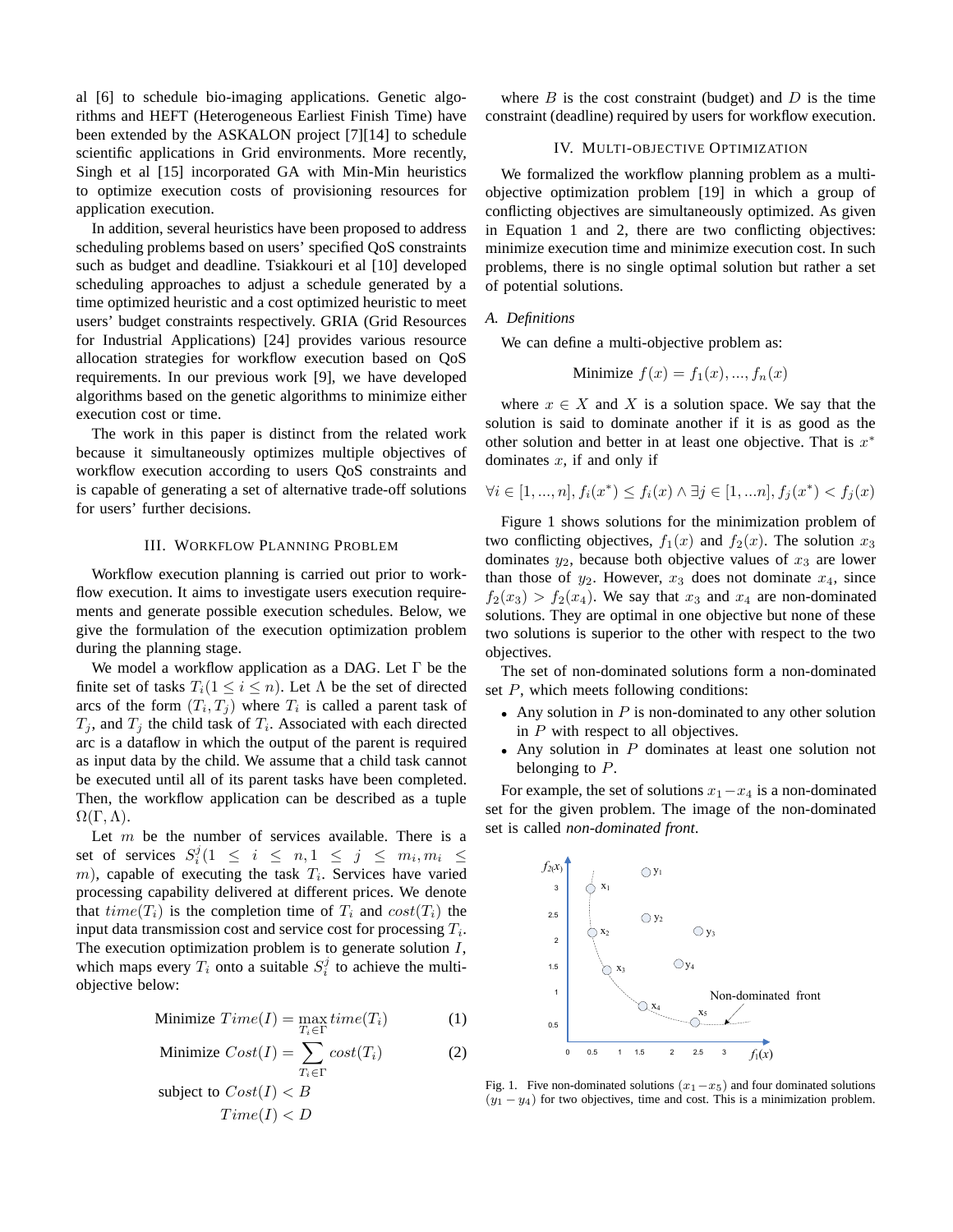#### *B. Multi-objective Algorithms*

Scheduling of interdependent tasks in distributed heterogeneous computing environments is well known to be an NPhard problem [17]. Many non-evolutionary based heuristics have been proposed to optimize execution time. However, with the increase in the number of parameters and objectives required to be considered, it becomes infeasible to develop a simple heuristic or use a classical method such as a linear programming approach to handle the scheduling optimization problem. Evolutionary based algorithms have been widely applied to solve multi-objective optimization problems in many application domains, such as control systems [16] and network routing [18], and are capable of simultaneously optimizing multiple objectives without combining them into a single scalar objective function.

In this paper, we focus on applying three well-known algorithms to solve the workflow execution planning problem and compare the algorithms for different workflow structures and users constraint levels. The three algorithms are: *Non-dominated Sorting Genetic Algorithm* (NSGAII) [20], *Strength Pareto Evolutionary Algorithm* (SPEA2) [21] and *Pareto Archived Evolution Strategy* (PAES) [22]. NSGAII and SPEA2 are *population-based* algorithms with different evaluation and selection schemes, while PAES is a *local search-based* algorithm.

A general high level overview [25] of NSGAII and SPEA2 algorithms is shown in Figure 2. Both NSGAII and SPEA2 are genetic algorithms-based methods and select individuals from a population for reproduction. Both crossover and mutation genetic operators are performed to generate new offspring. However, these two algorithms employ different evaluation and selection strategies.

NSGAII evaluates solutions based on the values of each objective. It ranks all solutions to form non-dominated fronts according to its values (see Figure 1). It first selects nondominated solutions in the current population as the first level non-dominated front. It then selects non-dominated solutions in the rest of the population as the next level non-dominated front. The procedure continues until the whole population is classified into non-dominated fronts. In the selection phase, an individual's non-domination rank biases the probability of being selected for reproduction. The solutions in the first level front have highest priority, and then those in the second level and so forth. The selection process continues until it finds that the population size would be exceeded if all solutions were added to the next level front. Then, crowding sort [20] is performed on the solutions at this level and finally the solutions from the less crowded area are selected.

On the other hand, SPEA2 uses the degree to which the solution dominates other members in the population and its density estimation to evaluate solutions. The density of a solution in a population is a function of the distance to the  $k$ -th nearest solution. Unlike NSGAII, SPEA2 does not select solutions based on their non-dominated levels at each generation. It creates an external *archive* to keep selected individuals for

#### **NSGAII and SPEA2 algorithm NSGAII and SPEA2 algorithm**

```
generate initial population
1.
```

```
2. do
 3. perform crossover on individuals
3. perform crossover on individuals
\frac{2}{3}
```
- 4. perform mutation on offspring 4. perform mutation on offspring
- 5. evaluate solutions 5. evaluate solutions
- 6. select individuals to be carried into next generation 6. select individuals to be carried into next generation 7. **while**(termination condition is not satisfied) 7. **while**(termination condition is not satisfied)

Fig. 2. Generic outline of NSGAII and SPEA2.

#### **PAES algorithm**

| 1.             | generate current solution                                                  |
|----------------|----------------------------------------------------------------------------|
| 2.             | create an archive                                                          |
| 3.             | do                                                                         |
| 4.             | mutate current solution and generate a candidate<br>solution               |
| 5.             | evaluate candidate solution                                                |
| 6.             | if the candidate solution is not dominated by<br>the current solution then |
| 7 <sub>1</sub> | compare the candidate solution with archive members                        |
| 8.             | update archive                                                             |
| 9.             | select a new current solution                                              |
| 10.            | end if                                                                     |
| 11.            | while (termination condition is not satisfied)                             |
|                |                                                                            |



the next generation and first copies non-dominated solutions in the current population to the archive. If the size of the archive is exceeded, the solutions in overcrowded areas are removed from the archive; otherwise, it fills the archive with dominated solutions based on their *Euclidean distance* to its nearest neighbour solution.

An overview of PAES is shown in Figure 3. PAES uses local search from one current solution to generate a new candidate and compares the current solution with the candidate solution. It continues to search from the current solution if the candidate is dominated; otherwise it is compared with other archived solutions. In PAES, an archive is maintained to keep the best solutions found so far. Initially there is only one solution in the archive. As the number of generations increases, the archive is updated by adding good candidates and removing dominated archived members. In addition to comparing solutions by using the dominance criteria, density estimation is also applied.

## V. MULTI-OBJECTIVE WORKFLOW EXECUTION PLANNING

In order to extend MOEAs to solve the workflow scheduling problem, we need to define an appropriate problem representation, fitness assignment, and genetic operators. The methods we have employed are described in the following sub-sections.

#### *A. Problem encoding*

For the workflow scheduling problem, a feasible solution is required to meet the following conditions: (a) a task can only be started after all its predecessors have completed. (b) every task appears once and only once in the schedule. (c) each task must be allocated to one available time slot of a service capable of executing the task.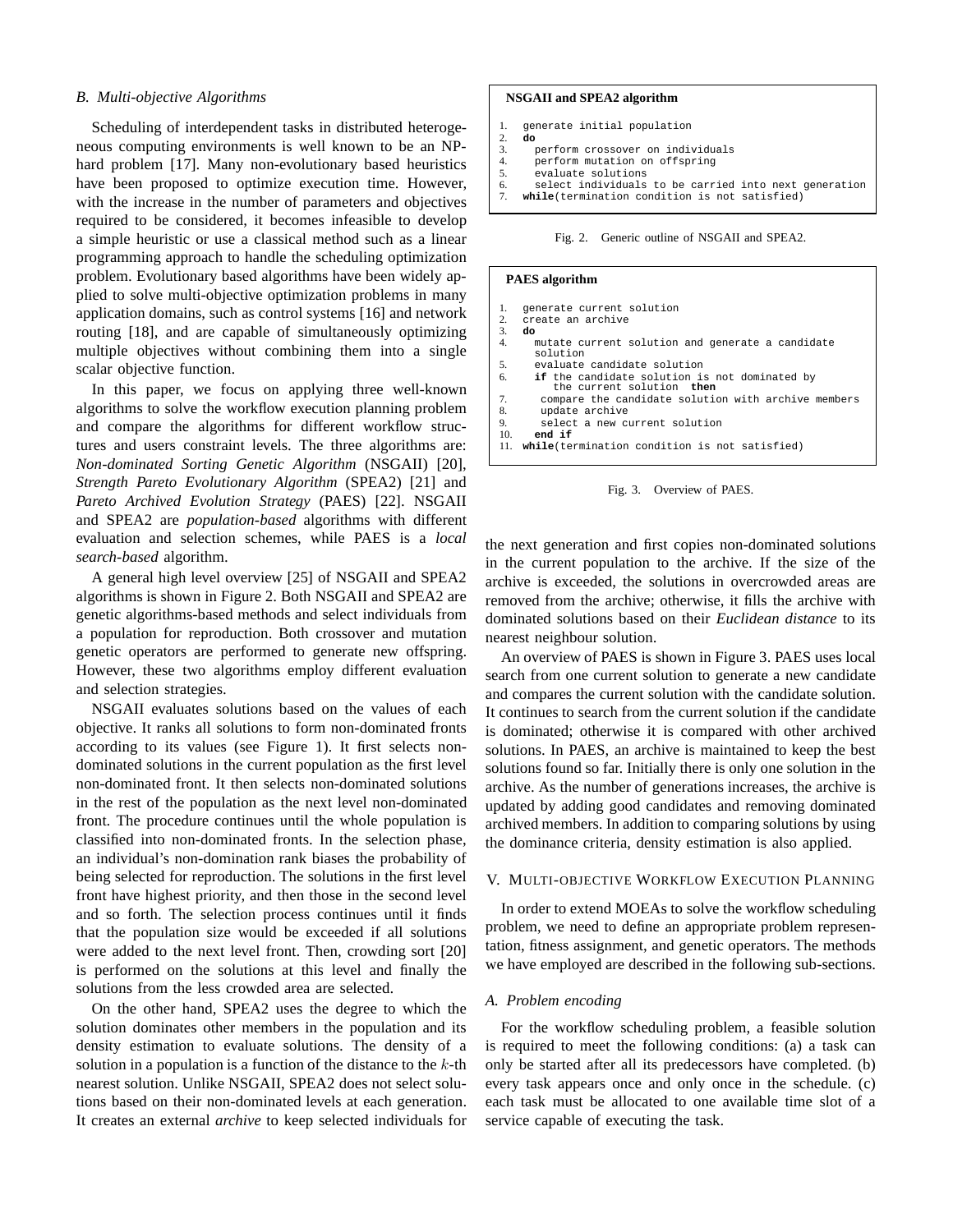

Fig. 4. Workfbw representation in the search space.

Each individual in the search space represents a feasible solution to the problem. In our work, each solution is represented by two strings [12], the *task-assignment string* and the *scheduling-order string*. As shown in Figure 4, the taskassignment string encodes the allocation for each task. For example, task  $T_0$  is assigned to service  $S_1$ . The schedulingorder string encodes the order to schedule tasks. For example,  $T_1$  is scheduled after  $T_0$ ,  $T_2$  is scheduled after  $T_1$  and so forth. The order in the scheduling-order string must satisfy task dependencies; that means a task should not be placed before its predecessors. However, the main reason for having the scheduling-order string is not only to code task dependencies but also the execution priorities for independent tasks which are assigned to a same service. For example, two independent tasks  $T_0$  and  $T_2$  are assigned on  $S_1$ , but  $T_0$  is executed first according to the scheduling-order string.

## *B. Fitness function*

A fitness function is used to measure the quality of the solutions according to the given optimization objectives. We separate fitness functions by objective functions and penalty functions. Objective functions are designed to encourage the algorithms to choose solutions with minimum objective values. The objective functions for solution  $I$  are defined as follows:

Cost objective function: 
$$
f_{cost}(I) = \frac{cost(I)}{B}
$$
  
Time objective function:  $f_{time}(I) = \frac{time(I)}{D}$ 

A penalty function is developed to handle constraints. It is defined as follows:

$$
P(I) = P_{budget}(I) + P_{deadline}(I)
$$

where  $P_{budget}$  is the budget penalty function defined by:

$$
P_{budget}(I) = \begin{cases} f_{cost}(I) & \text{if } cost(I) > B \\ 0 & \text{otherwise} \end{cases}
$$



Fig. 5. Illustration of crossover operation.

and  $P_{deadline}$  is the deadline penalty function defined by:

$$
P_{deadline}(I) = \begin{cases} f_{time}(I) & \text{if } time(I) > D \\ 0 & \text{otherwise} \end{cases}
$$

Since satisfying deadline and budget requirements is the primary goal of the scheduling scheme, the overall penalty is added to the objective functions to form the fitness functions:

Cost fitness function: 
$$
F_{cost}(I) = f_{cost}(I) + P(I)
$$
  
Time fitness function:  $F_{time}(I) = f_{time}(I) + P(I)$ 

#### *C. Evolutionary operations*

Evolutionary operators are used to generate new solutions based on solutions found so far. The two operators are crossover and mutation.

*1) Crossover:* For population-based evolutionary algorithms (e.g. NSGAII and SPEA2), crossovers are used to create new solutions by rearranging parts of the existing solutions in the current population. The idea behind the crossover is that the fittest solution may result from the combination of two of the current fittest solutions. We have implemented twopoint crossover which is illustrated in Figure 5. The crossover operator is implemented as follows: (a) two parents are chosen at random in the current population. (b) two random points are selected from the task-assignment strings. (c) all tasks between these two points are chosen as successive crossover points. (d) the service allocation of all tasks within the crossover window are exchanged. After crossover, two new offspring are generated by combining task assignments taken from the two parents.

*2) Mutation:* For population based algorithms, mutations occasionally occur in order to allow a child to obtain features that are not possessed by either of its parents. This process helps the algorithm to explore new and possibly better genetic material than previously considered. For local searchbased algorithms (e.g. PAES), mutation operations are used to generate a new solution based on the current solution. We have developed two types of mutations: *reordering mutation* and *replacing mutation* for the workflow scheduling problem. The reordering mutation aims to change the execution order of independent tasks on the same service, while the replacing mutation aims to re-allocate an alternative service to a task in a solution.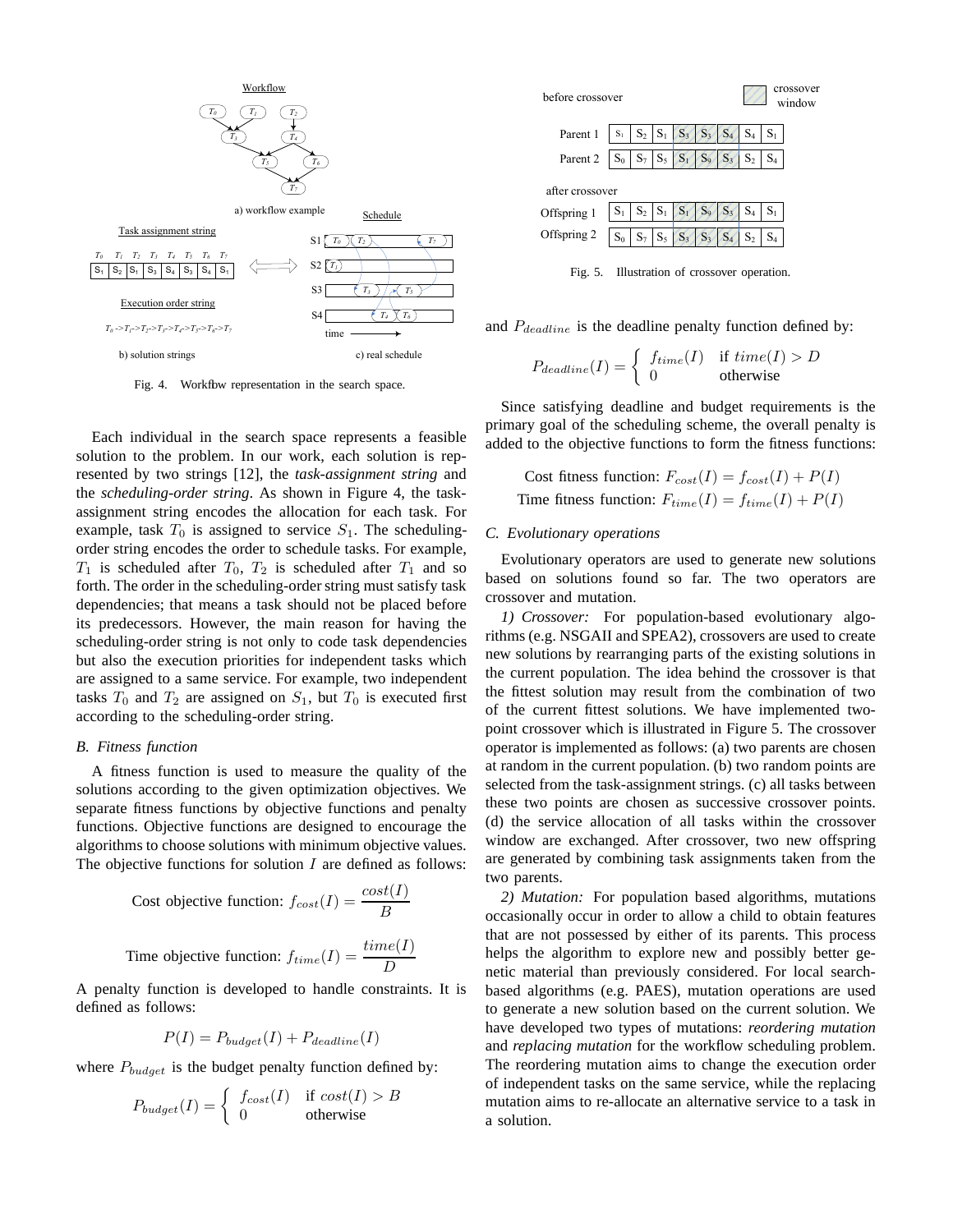

Fig. 6. small portion of workflow applications.

# VI. EXPERIMENTS

## *A. Workflow applications*

Given that different workflow applications may have different impact on the performance of the scheduling algorithms, we have evaluated the algorithms on different workflow structures. According to many Grid workflow projects [7][8], workflow applications can be categorized into *balanced structure* and *unbalanced structure*. Figure 6 shows balanced- and unbalanced-structure applications used in our experiments. As shown in Figure 6a, the balanced-structure application consists of several parallel pipelines, which require the same types of services but process different data sets. In Figure 6b, the structure of the unbalanced-structure application is more complex. Unlike the balanced-structure application, many parallel tasks in the unbalanced structure require different types of services, and their workload and I/O data varies significantly.

#### *B. Experimental setting*

In our experiments, we have simulated 15 types of services with various price levels, each of which was supported by 10 different service providers with varied processing capability. The topology of the system is such that all the services are connected to one another, and the available network bandwidths between the services are 100Mbps, 200Mbps, 512Mbps or 1024Mbps. The processing cost and transmission cost are inversely proportional to the processing time and transmission time respectively.

The behaviors of algorithms are also observed at three constraint levels, namely relaxed constraint, medium constraint, and tight constraint. The relaxed constraint level assumes that users require relatively large deadline and budget, while tight constraint level assumes that users require low deadline and budget. The relaxed/tight deadlines and budgets of an application are determined by the maximum and minimum time/cost for the workflow execution.  $T_{max}$  is the time derived by executing the workflow at the cheapest cost  $C_{min}$ , while  $C_{max}$ is the cost achieved by executing the workflow at the shortest time  $T_{min}$ . The  $T_{max}$  and  $C_{min}$  can be generated by an cost optimization algorithm such GreedyCost [9], while  $T_{min}$  and  $C_{max}$  are generated by a time optimization algorithm such as HEFT [11]. The deadline  $D$  and budget  $B$  are defined by

TABLE I

DEFAULT SETTINGS.

| Parameter                             | Value/Type                   |  |
|---------------------------------------|------------------------------|--|
| Population size                       | 10                           |  |
| Initial population                    | randomly generated solutions |  |
| Maximum generation(NSGAII, SPEA2)     | 100                          |  |
| Crossover probability (NSGAII, SPEA2) | 0.9                          |  |
| Mutation probability                  | 0.5                          |  |
| Archive size(SPEA2, PAES)             | 10                           |  |
| Depth(PAES)                           | 10                           |  |
| Maximum iteration(PAES)               | 1000                         |  |

Equation 3 and 4 respectively.

$$
D = T_{max} - k(T_{max} - T_{min})
$$
\n(3)

$$
B = C_{max} - k(C_{max} - C_{min})
$$
\n(4)

The value of  $k$  was varied from 0.2 to 0.8 to generate the relaxed, medium and tight deadlines and budgets.

The parameter settings used as the default configuration for NSGAII, SPEA2 and PAES are listed in Table I. Two versions of SPEA2 and NSGAII have been used. In the first version, the initial population was randomly generated. In the second version, we seed the population with individuals generated by simple heuristics. Here, we have implemented two heuristics: Greedy Cost-Time Distribution (TD) and Greedy Time-Cost Distribution (CD). The CD approach is aimed at minimizing execution time while meeting the budget constraint, while the TD is aimed at minimizing execution cost while meeting the deadline constraint.

## *C. Comparison of Different algorithms*

In our first experiment, we compare three algorithms, NS-GAII, SPEA2 and PAES, using relaxed, medium and tight constraints for unbalanced-and balance-structure applications. NSGAII and SPEA2 were selected with two different initial populations. Two of the members in the initial population were comprised of the solutions produced by two deadline or budget constrained minimization heuristics, TD and CD, which are described in Section VI-B, together with other randomly generated solutions. We denote the results returned by NSGAII and SPEA2 with this type of initial population as NSGAII\* and SPEA2\* respectively. The other initial population contains only randomly generated solutions and corresponding results returned by NSGAII and SPEA2 are denoted as NSGAII and SPEA2 respectively.

In order to compare the performance of alternative workflow multi-objective scheduling algorithms, we need to examine the extent of minimization of the obtained non-dominated solutions produced by each algorithm for each objective and the spread of their solutions. Figure 7 show the non-dominated solutions obtained at the end of simulation trial (average over 10 runs) for the unbalanced-structure application. The performance appears to be dramatically different when the TD and CD heuristics have been used to initialize the population. Compared with SPEA2 and NSGAII, SPEA2\* and NSGAII\* guarantee the extreme solutions and have a better spread distribution of solutions within the constraints, whereas the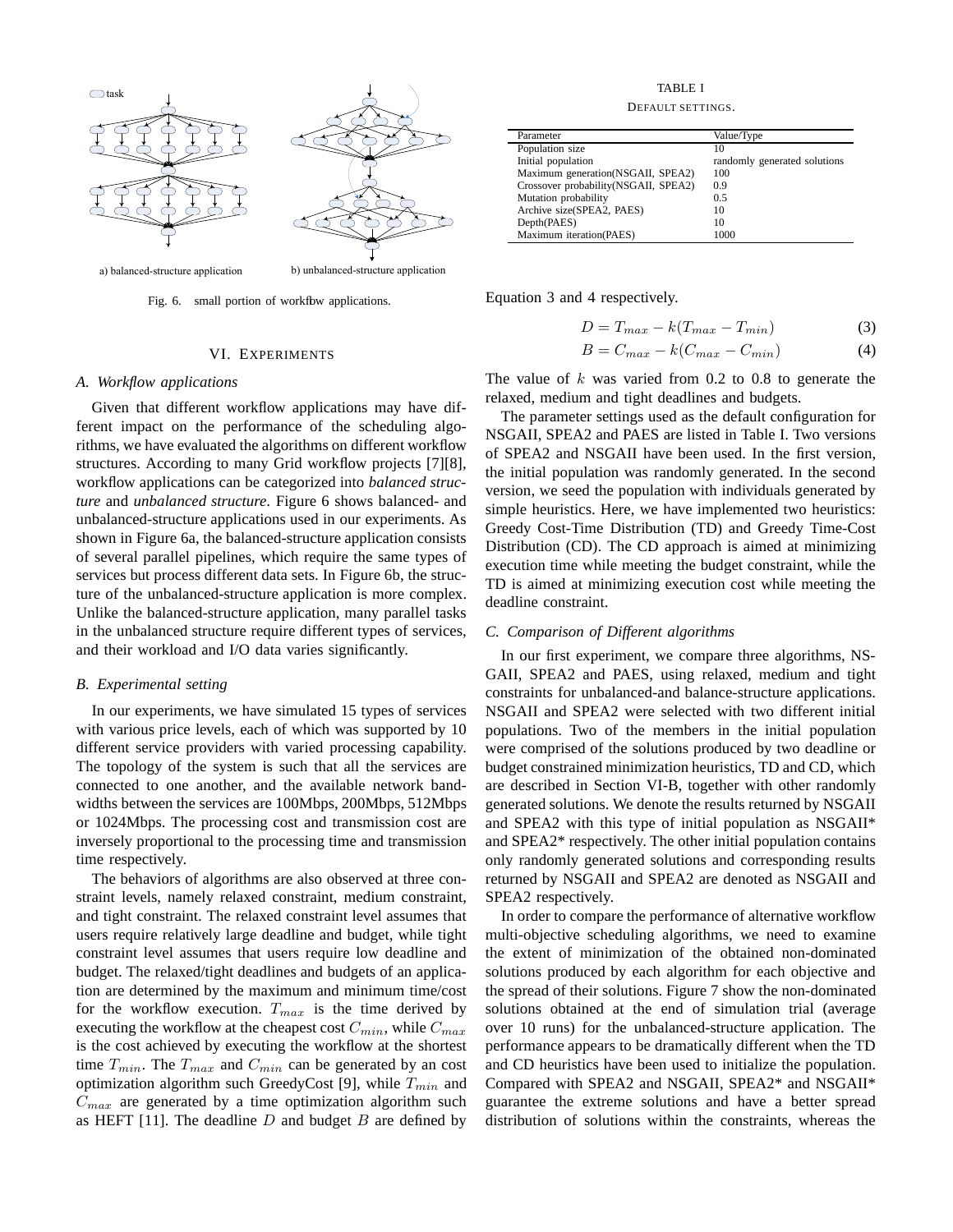solutions obtained by SPEA2 and NSGAII dominate a small subset of solutions produced by SPEA2\* and NSGAII\*. However, as the constraints are tightened, SPEA2\* and NSGAII\* significantly outperforms SPEA2 and NSGAII in terms of the minimization and distribution of solutions. As shown in Figure 7c, the solutions produced by SPEA2 and NSGAII cannot meet the deadline and budget constraints. This shows that the performance of population-based algorithms can be significantly affected when we initialize the population with solutions generated by TD and CD.

In order to present a comprehensive comparison of the overall quality of these alternative approaches, we have run each algorithm for two different workflow structures at relaxed, medium and tight constraint levels respectively. The experiment for each scenario was repeated 30 times (the average running time of each experiment on a machine with Intel CPU 2.00GHz was 4 mins ). We have constructed a reference set,  $R$ , by merging all of the archival non-dominated solutions found by each of the algorithms for a given workflow structure and constraint level across 30 runs. We then use the hypervolume difference indicator  $I_H^-$  to measure the differences between non-dominated fronts generated by the algorithms and the reference set R.  $I_H^-$  measures the portion of the objective space that is dominated by R [23]. The lower the value of  $I_{H}^{-}$ , the better the algorithms performs.

The box plots in Figure 8 and 9 show statistical significance difference between algorithms for balanced- and unbalancedstructure workflow respectively (*p*-value  $< 0.05$ ). We can observe that NSGAII and SPEA2 perform similar on both applications, whereas PAES performs differently. For the balancedstructure application, as shown in Figure 8 PAES performs worst at relaxed and medium constraint while it performs very similar to SPEA2 and NSGAII at tight constraint. However, it outperforms SPEA2 and NSGAII for the unbalanced-structure application as we can see from Figure 9. Therefore, it can be said that the local search-based algorithm is more efficient for the unbalanced-structure application whereas the populationbased algorithms is better for the balanced-structure application.

However, a population-based algorithm can be improved by employing solutions optimizing each objective separately as initial individuals. The statistical analysis in Figure 8 and 9 shows that SPEA2\* is significantly better than SPEA2 and outperforms PAES. Even though the behaviors of SPEA2 and NSGAII are similar, NSGAII\* does not perform as well as SPEA2\*. It even performs worse than NSGAII on the unbalanced-structure application at relaxed constraint (see Figure 9a.

The major difference between the SPEA2 algorithm and the NSGAII algorithm is their selection strategies. Different selection strategies mean that NSGAII and SPEA2 perform differently. As described in Section IV-B, SPEA2 firstly selects non-dominated solutions in the current population, and then select other solutions which are in less overcrowded area. On the other hand, NSGAII not only selects the nondominated solutions in the population, but also ranks the rest of the solutions into non-dominated levels and selects solutions belong to higher non-dominated levels. Such an elitist selection strategy could result in less diverse elements contained by individuals and thus leading to premature convergence, since it easily chooses the individuals which inherit the parts from employed initial individuals. However, as the tight degree of the constraint increase, the search space, which contains solutions satisfying constraints decreases. Therefore, the difference between the SPEA2\* and NSGAII\* decreases as the constraints become tight. As shown in Figure 8c and Figure 9c, the difference between NSGAII\* and SPEA2\* is not significant. These results show that with incorporating TD and CD, SPEA2 can be significantly improved and perform best in all the cases, while the performance of NSGAII gets worse for the unbalanced-structure workflow with relaxed and medium constraints. As shown in Figure 8 and 9, SPEA\* can perform better than NSGAII\* for both workflow applications.

# *D. Effect of changing crossover type*

We also compare the crossover operator (denoted as twopoint crossover) proposed in Section V-C.1 with another crossover type called one-point crossover [12]. One-point crossover divides the task-assignment string into a top part and bottom part and swaps task assignments of bottom parts of parents. As shown in Figure 10, the results generated by two crossover types are similar for the balanced-structure application. However, the two-point crossover can achieve better performance for the unbalanced-structure application. This means that two-point crossover can encourage the evolutionary algorithm to search better solutions more efficiently.

## VII. CONCLUSION

Existing workflow scheduling algorithms only attempt to minimize either execution time or execution cost. However, more scheduling objectives are required to be considered while scheduling workflows on utility Grids. In this paper, we have proposed a workflow execution planning approach, which optimize multiple objectives. The planner can generate a set of widespread alternative solutions if the optimization objectives are conflicted. Providing these alternative solutions can offer more flexibility to users to estimate their preferences and choose a desired workflow schedule based on their QoS requirements.

We have applied Multi-objective Evolutionary Algorithms (MOEAs) for the workflow execution planning problem. Our goal was to simultaneously minimize two conflicting objectives-execution time and execution price while meeting users' maximum time constraint (deadline) and price constraint (budget). Corresponding fitness functions, which incorporate minimization objectives and penalty functions for the constraints, have been developed. We have also compared two population-based MOEAs, NSGAII and SPEA2, and one local search-based MOEAs, PAES. A statistical analysis of the result has been presented to show the quality of each algorithm for various workflow structures and constraint levels. We have also proposed a method which incorporates single objective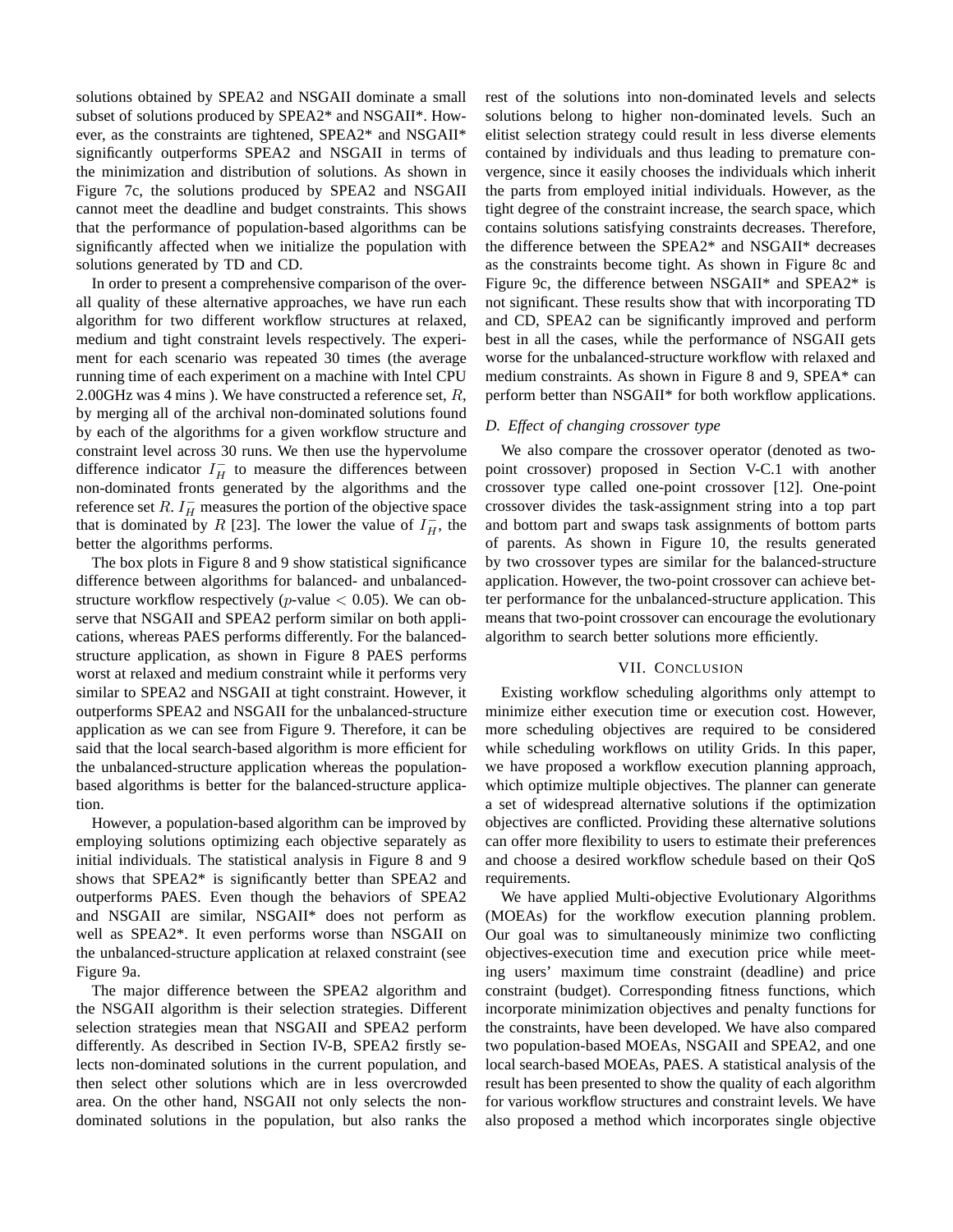

Fig. 7. Obtained non-dominated solutions for the unbalanced-structure application on different constraint levels.



Fig. 8. Box plot of  $I_H^-$  indicator values for the balanced-structure application on different constraint levels.



Fig. 9. Box plot of  $I_H^-$  indicator values for the unbalanced-structure application on different constraint levels.